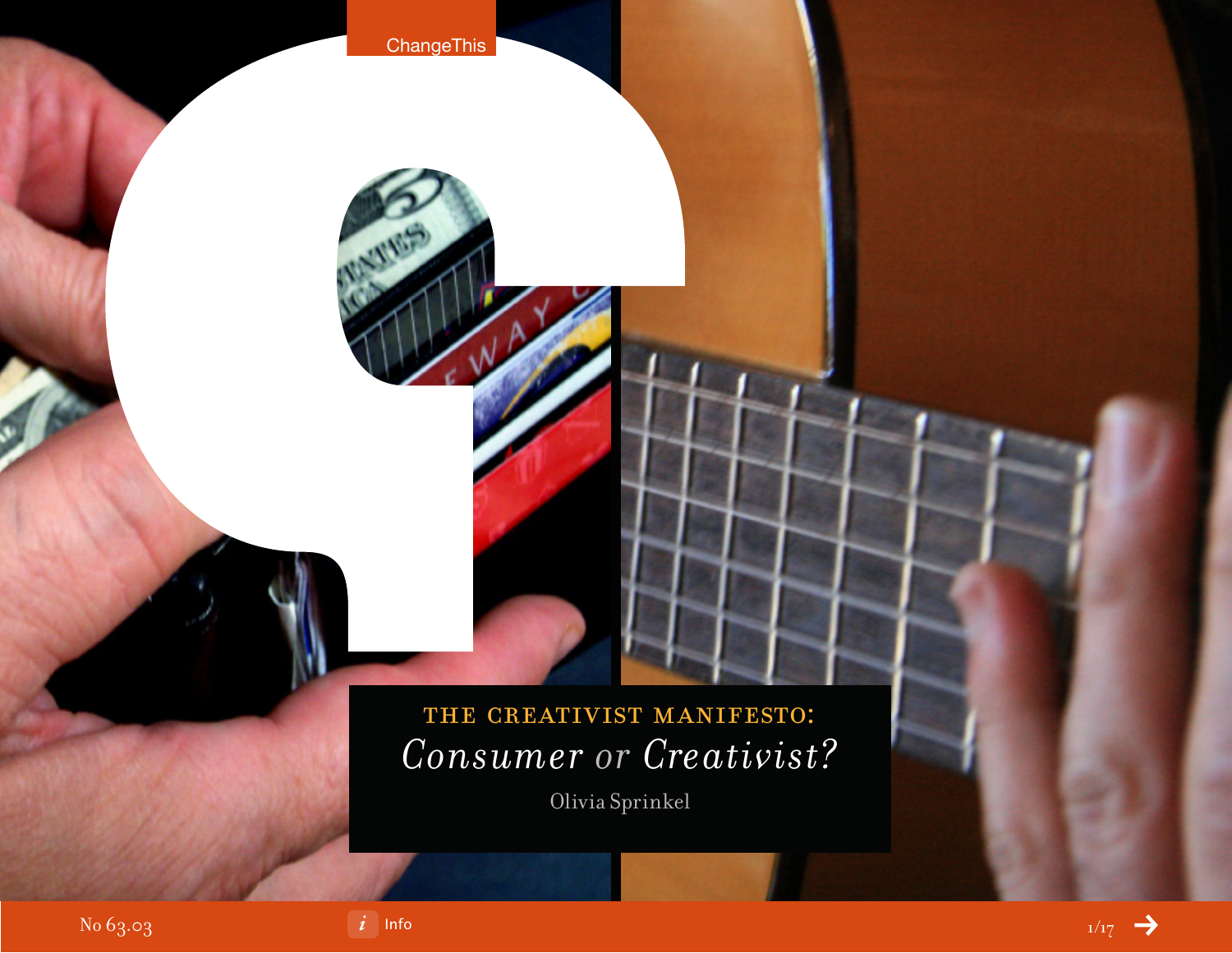## I believe that the most significant choice that we can make in today's society is what to be—a Consumer or a Creativist.

Consumer is the default position. That is the position that our current society wants us to adopt to be consumers in order to provide a market for all the mass-produced goods that our economy is geared up to produce. Being a consumer means accepting a passive role in our life, one in which we seek fulfillment through the accumulation of stuff, whether it be material goods, a high status job, or even in terms of our relationships. This has implications not only for us as individuals, but for the planet that we are dependent on and, in our consuming hunger, are depleting and damaging.

This default way of being is now so entrenched that "consumers" is now a default label for people. And in terms of public services, which are provided by the taxes that we pay, we are just "service users" consuming services.

So what's the alternative? To be a Creativist: To reclaim the right to our individual identities; To play an active role in shaping and in creating our lives from the inside out; To fulfill our need to create which is part of all of us. And, once we are reconnected to our own identities, we can connect with and be part of our communities and act collectively.

I deliberately use the word "Creativist" rather than "Creator." A Creator is an individual who creates. A Creativist is an individual who creates as part of the collective.

The distinction is clear. Consume versus create. And the forces of consume versus create contain within them a series of choices that we make everyday in our lives—in our relationships, at work and in our communities.

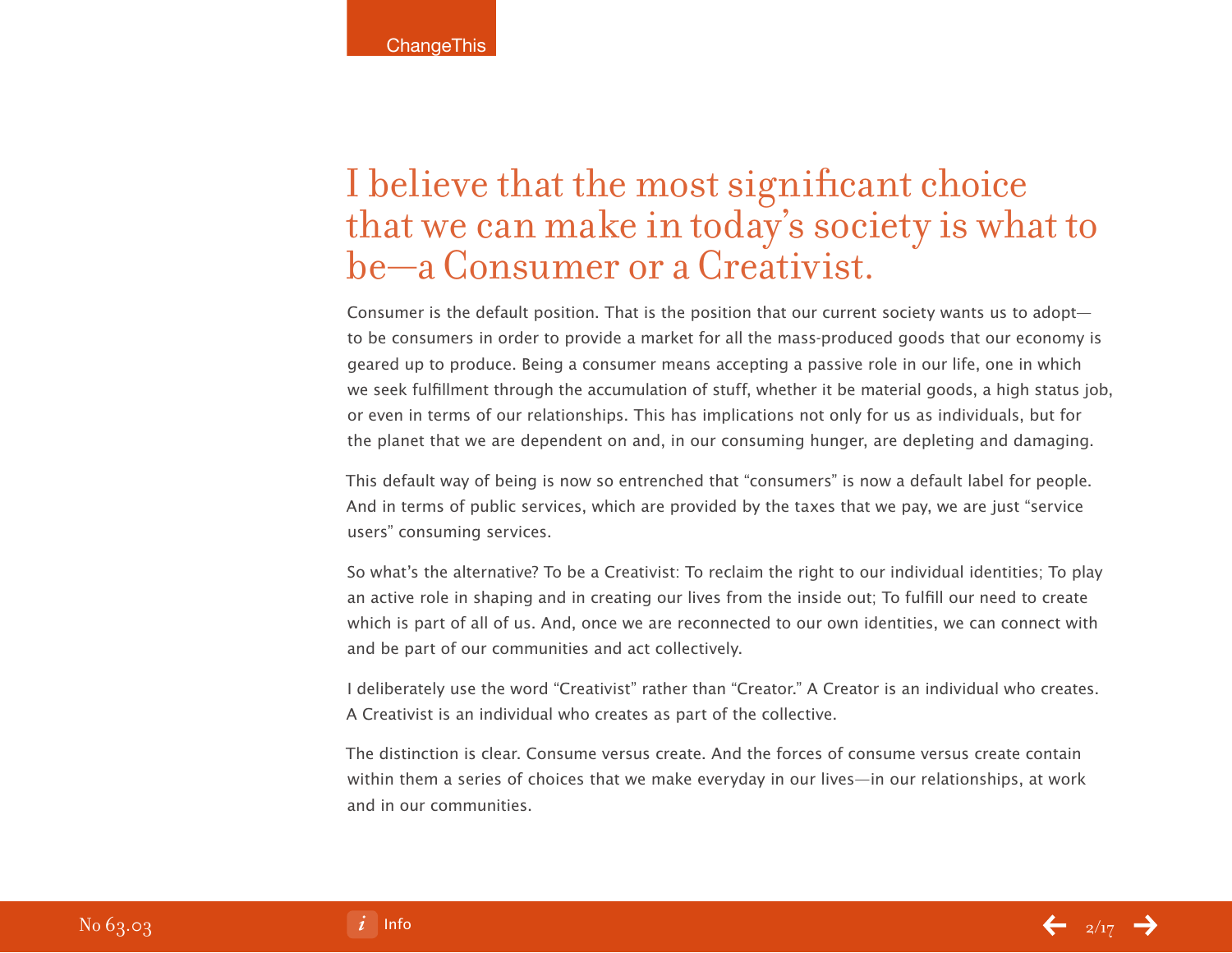| <b>Consume:</b> | <b>Create:</b>   |
|-----------------|------------------|
| Have            | Be               |
| Alone           | Together         |
| Fear            | Faith            |
| Certainty       | Uncertainty      |
| Movement        | <b>Stillness</b> |
| Decide          | Choose           |
| Political       | Personal         |
| Answers         | Questions        |

I am not saying that one side is all bad and the other side is all good. My argument is that we are out of balance, and we need to restore the balance—for the sake of ourselves, our society and our planet.

I am going to take a look at each of the choices above that we can make, and in doing so invite you to choose—Creativist or Consumer?

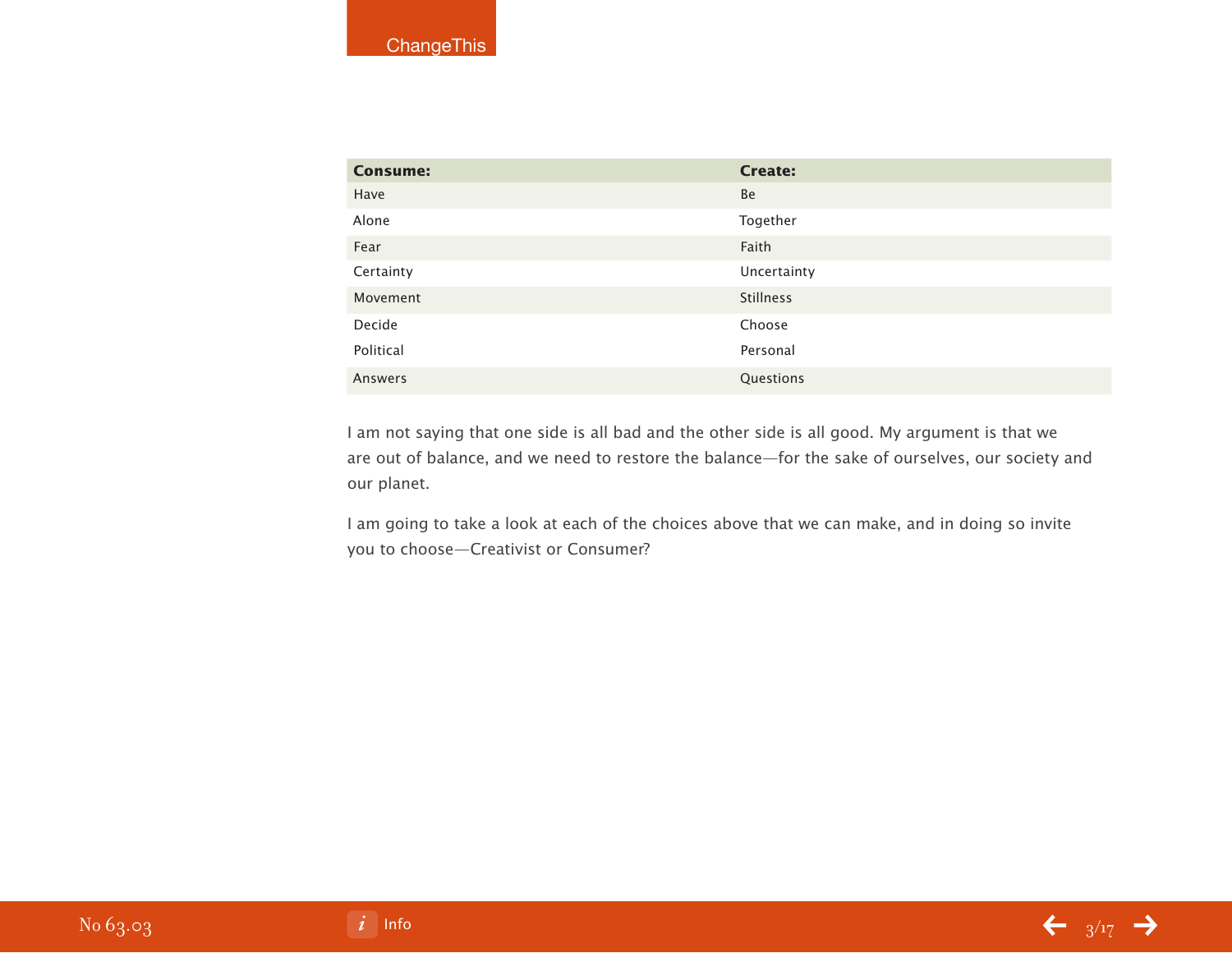### 1 | Consume vs. Create

**"Man—man and woman—can create by planting seeds, by producing material objects, by creating art, by creating ideas, by loving one another. In the act of creation man transcends himself as a creature, raises himself beyond the passivity and accidentalness of his existence into the realm of purposefulness and freedom … To create presupposes activity and care. It presupposes love for that which one creates. How then does man solve the problem of transcending himself, if he is not capable of creating, if he cannot love? There is an answer to this need for transcendence: if I cannot create life, I destroy it. To destroy life makes me also transcend it … Thus the ultimate choice for man, inasmuch as he is driven to transcend himself, is to create or destroy, to love or to hate." —Erich Fromm**

Erich Fromm, the psychoanalyst and social philosopher, writing in his book The Sane Society, captured this struggle between create and consume, and how it is at the heart of our identity as human beings. "Consume" is a more polite word than "destroy" —but unabated consumption does lead to destruction.

If you have ever baked a cake from scratch, you will know the sense of satisfaction that you feel deciding what to make, gathering together the ingredients, mixing it all together, putting it in the oven, waiting for the magic to happen and the cake to emerge, all the while filling the kitchen with a tantalizing smell. And maybe you've had a child helping you, or you remember being that child, standing on a chair to carefully stir the mixture, knowing that your reward will come at the end when you are allowed to lick the spoon.



No 63.03

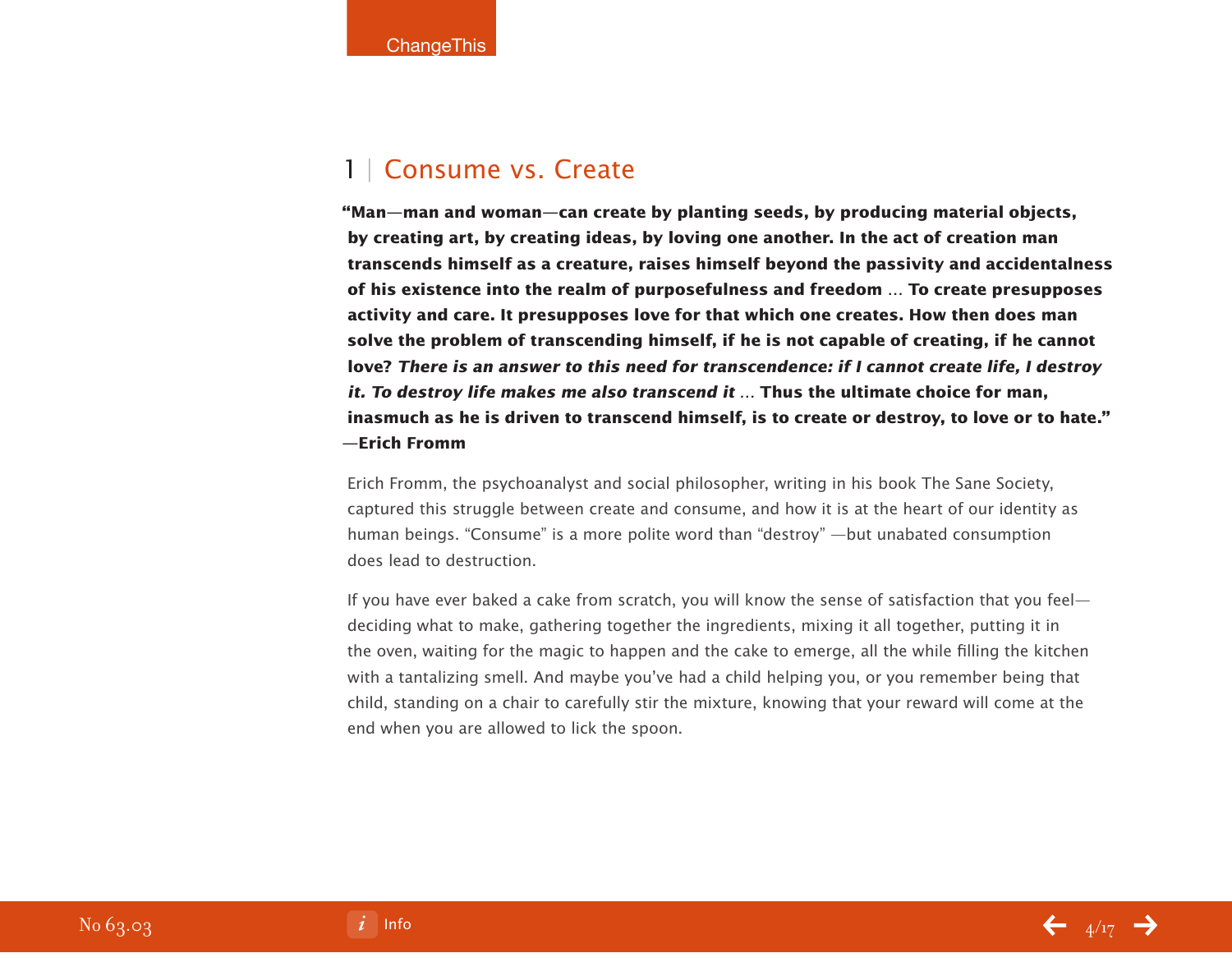Why are people so impressed when something is homemade? I think that it is because they recognize the time, the effort and the care—in short, the love—that has gone into making it. You have not just walked into a supermarket, pulled it off the shelf or out of the freezer, heard the barcode ping as it goes through the checkout and decanted it from box to plate.

There is something of what William Morris called "The Beauty of Life" within the homemade cake, some of that energy being passed from one individual to another. In production and consumption mode, there is no room for this passing on, of sharing of human energy. It is a one-way, linear street. It is not organic.

If we choose to be Creativists then we are choosing to accept responsibility for our own lives while also choosing to value and be part of the life all around us.



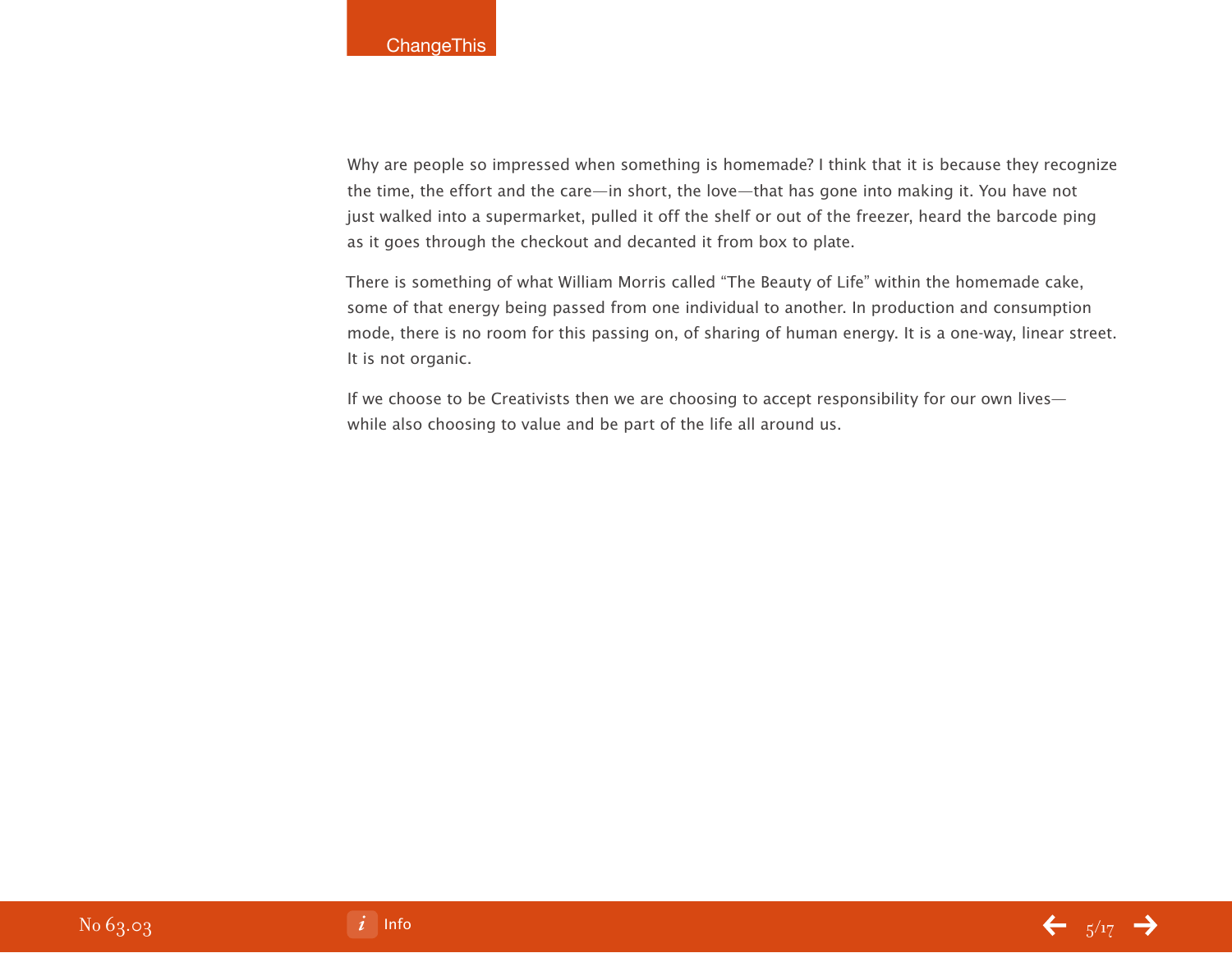### 2 | Have vs. Be

Two years ago, I had four sessions with a life coach. One of the first exercises that she asked me to do was to list out ten things that I either wanted to be, to do or to have.

I considered the question carefully, and then wrote my list of ten on a scrap piece of paper in pencil on the tube on the way home. I still have the list. All of the items on my list were something to be:

Be creative Be love Be peace Be adventure Be abundant Be thankful Be energy Be present Be joy Be wide-eyed

At the next session, I explained my list to Cheryl, my coach. I said to her that I thought if that I was "being" all of things on the list, then all of things that I wanted to do and have would flow from there. I couldn't see any other way to approach it.

Perhaps my focus on "being" was a realisation that I wasn't being authentic to myself at the time that I needed to get back to basics, to build new foundations before moving on to construct a whole new life. There was no point saying that I wanted to have a fabulous house in the country, for example, if I couldn't first be me.



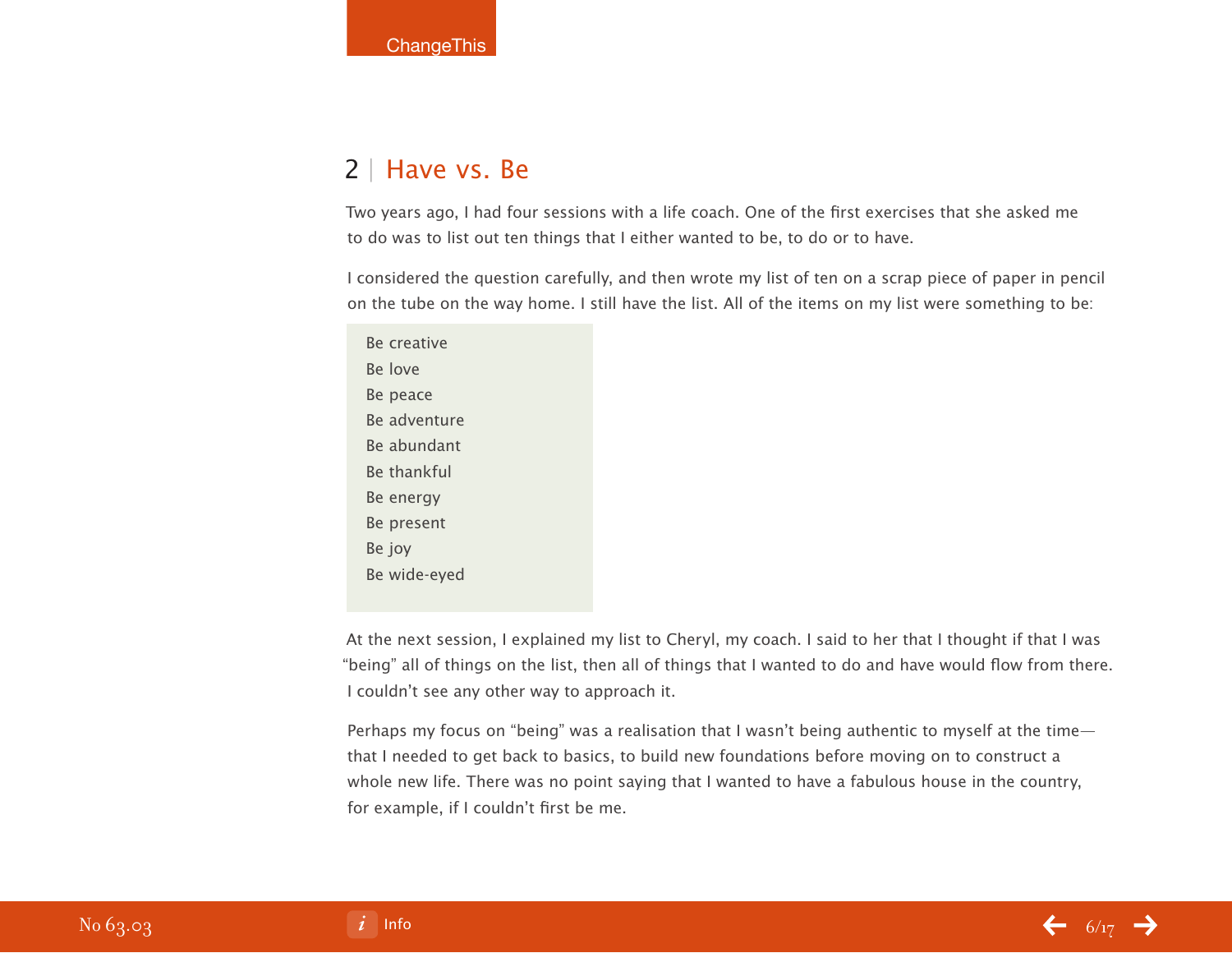Although I didn't express it in these terms at the time, deep down inside me I realised that I needed to connect with myself first of all. I needed to be living my values.

Unconsciously, I recognised that I needed to give shape to myself inside, to define and then express what I looked like inside, before I could then define myself outwardly, by what I do and have.

As Creativists, to "be" who we are is most important, so that we are in a position where we are able to create—and not be defined by the "have" of the Consumer.

As Creativists, to "be" who we are is most important, so that we are in a position where we are able to create—and not be defined by the "have" of the Consumer.



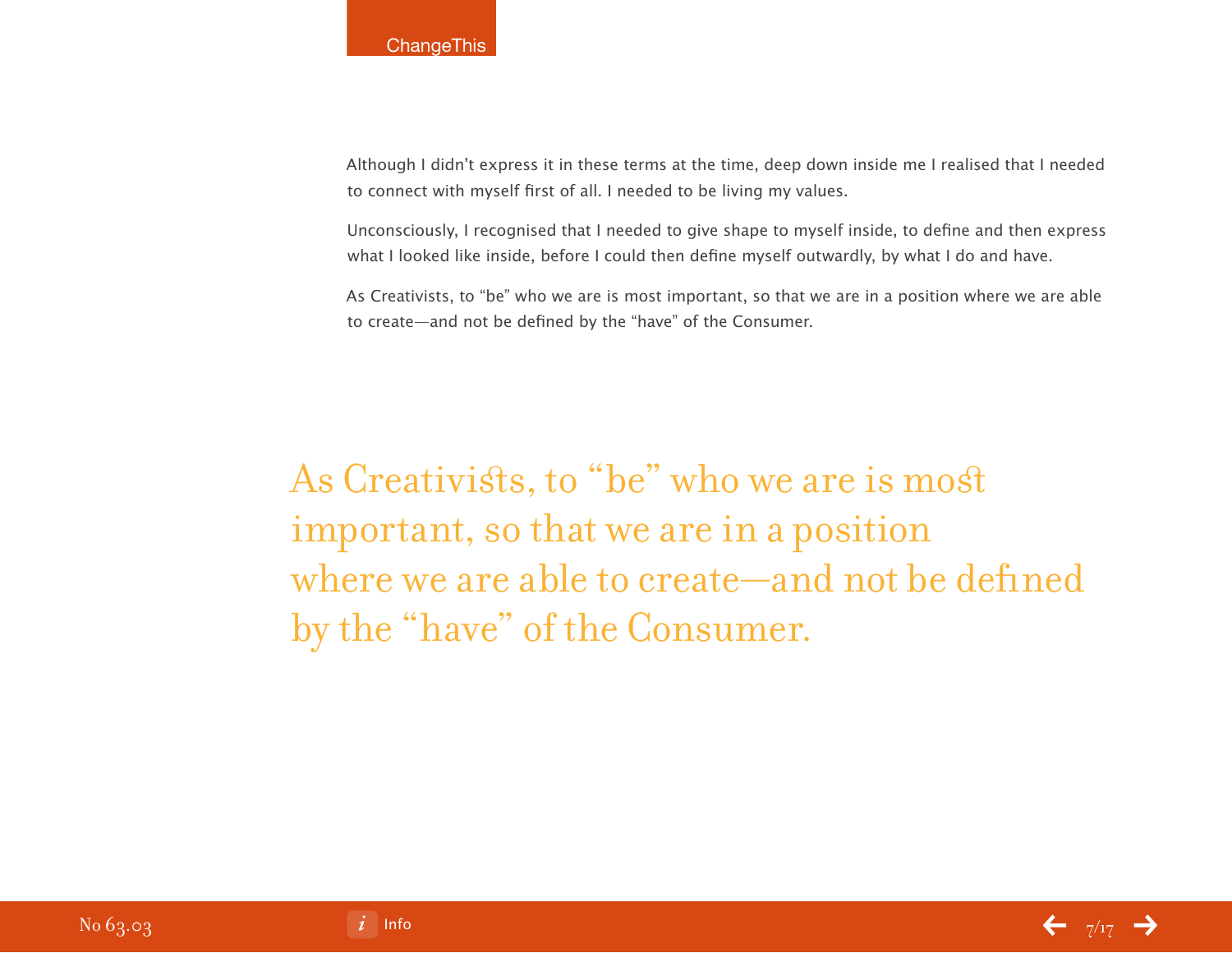### 3 | Alone vs. Together

In the '80s and '90s, individualism became the norm—it was every man for himself. And I think that this is one area in which there has been visible shift in recent years towards recognizing that we are, in fact, better together. This shift has been facilitated by the advent and popularization of technologies that enable collaboration online. You only have to look at the success of Open Source technologies such as Linux and collaborative projects such as Wikipedia to see people's desire to contribute their creativity to a common cause for the common good—and the power of the results that can be achieved.

Yet, such openness hasn't pervaded all parts of society, and that is the next challenge—to take the spirit of collaboration and creativity that has worked so well in the online world and translate it into society at large, including government. It is not just about working as one individual versus working as a group of individuals—it is a mentality, an attitude. Many groups, including in some cases governments, have the attitude that "we are in this alone," no one understands us—and because we are alone, we have to fight harder to defend our corner. An alternative approach would be to find out what we have in common with other people, and work together to achieve shared goals. Working together will be more effective in the long run than going it alone. To me, it seems that the choice is whether we can choose to create together or consume alone.

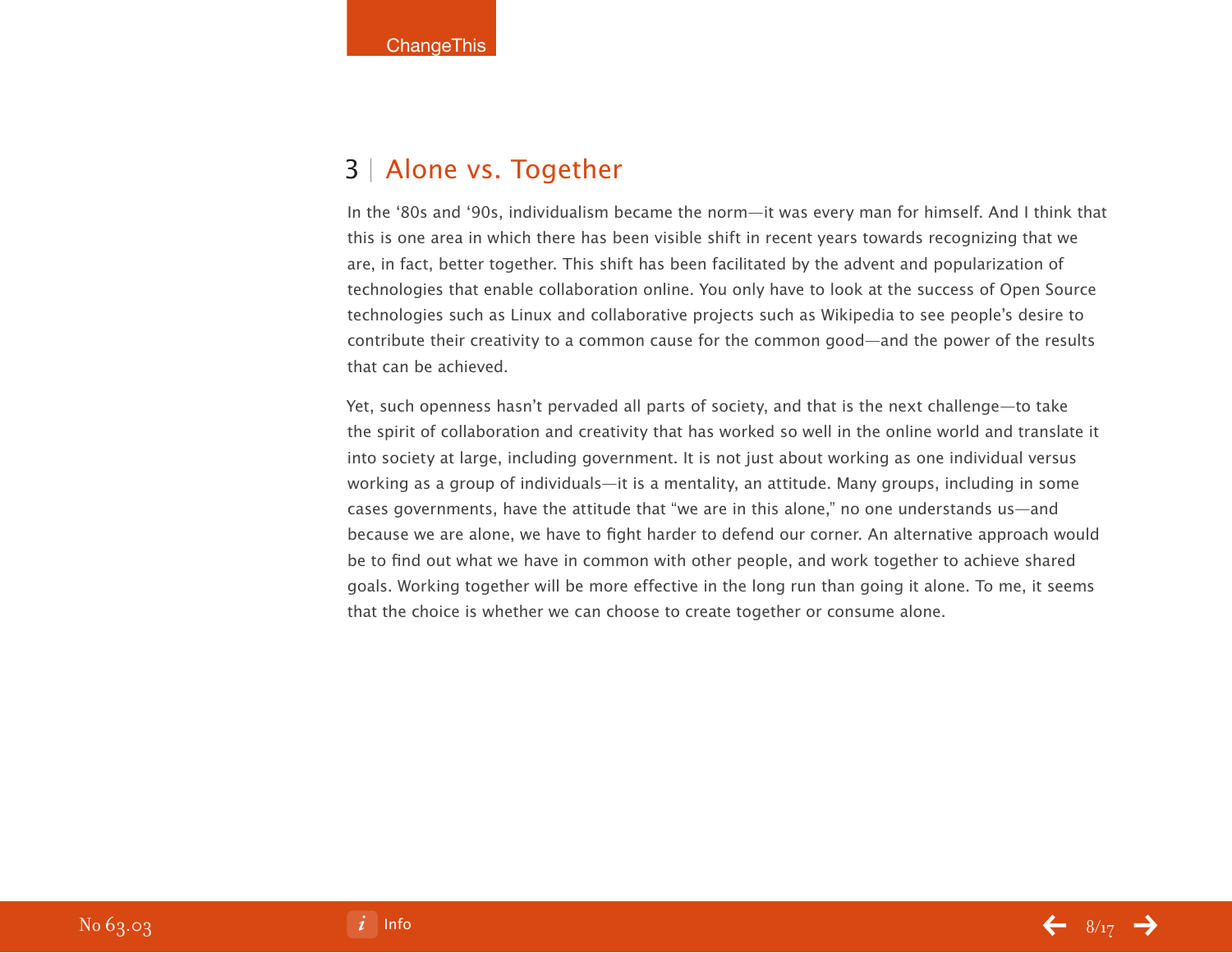### 4 | Fear vs. Faith

Fear is rampant in our society. You only have to open the pages of a newspaper or turn on the nightly news to see stories full of fear—crime, terrorism, the economy. There is a frequent lament, "Where are the good news stories?"

The pervasiveness of fear affects us both as individuals and as a society. Just over a year ago, I was made redundant from my job in a design agency, hit like so many others by the recession. I was in the fortunate position to be able to take some time off as I didn't have dependents, but fear could so easily have derailed me. I could have chosen not to go to Bali for a month, and I might not have started writing again. I could have chosen not to go to work in a ski resort, and I wouldn't have pushed at what my definition of freedom was. I am grateful to have been supported by friends who helped me to see my fears as hollow, and who encouraged me to have my faith in myself.

# It is natural to have fear, it is natural to be scared, it is not wrong to be fearful.

One example of fear versus faith in society can be seen in the different attitudes towards climate change. There are environmental campaigners who campaign on the basis of doom and gloom, that the end of the world is coming—which only serves to paralyze people with fear at the hugeness of the problem. Another approach, characterized by movements such as Transition Towns, are based on faith—faith that together we can meet the challenges and, indeed, achieve a better quality of life in the process. One of the key elements of this approach is creating a positive vision to move towards. With a positive vision in mind and a practical framework to achieve it, faith enables action.

#### **The choice is to create with faith—or consume in fear.**

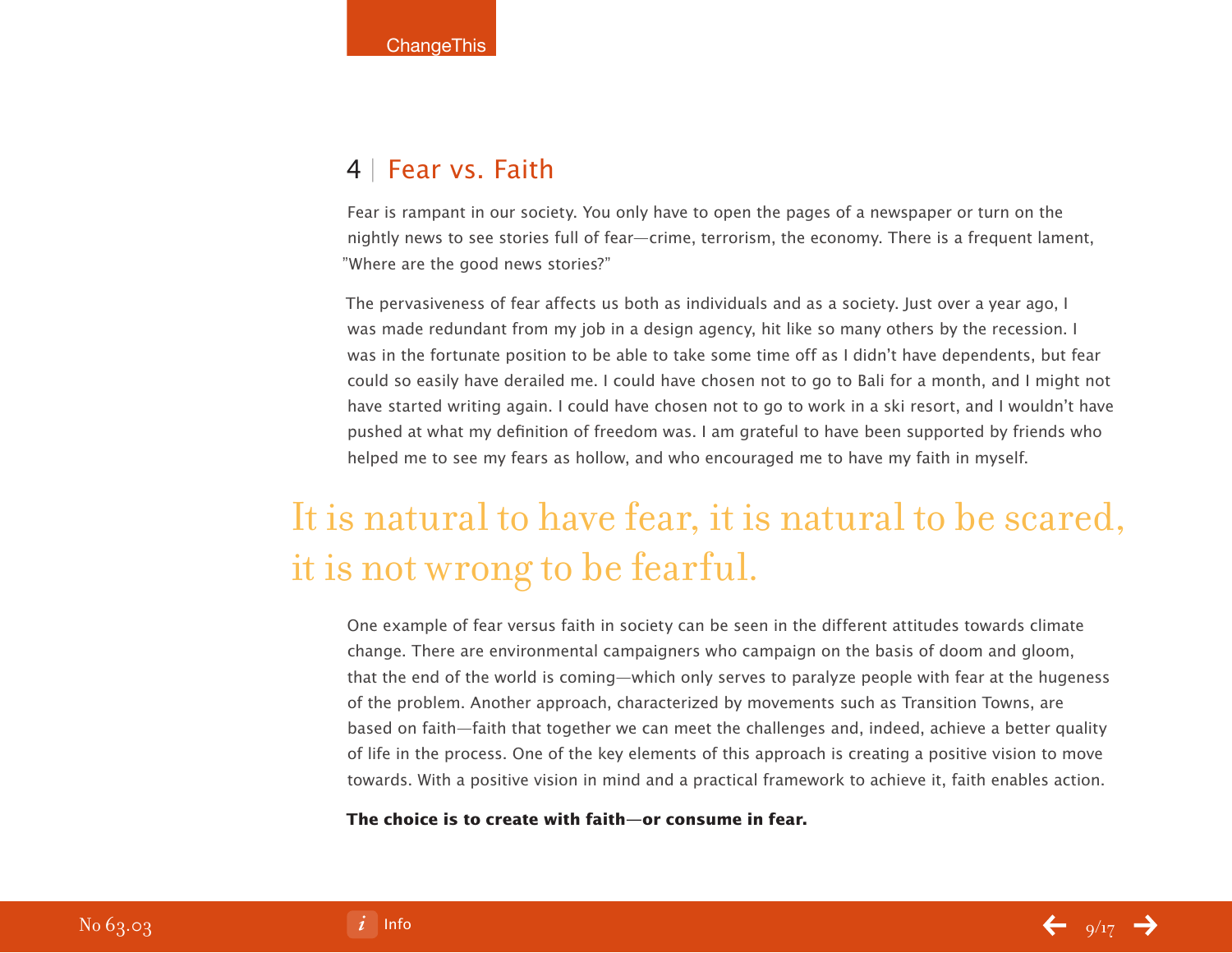### 5 | Certainty vs. Uncertainty

Bertrand Russell, in his introduction to his History of Western Philosophy, wrote: **"To teach how to live without certainty, and yet without being paralyzed by hesitation, is perhaps the chief thing that philosophy, in our age, can still do for those who study it."** 

I read these words earlier this year as I was travelling to France on my way to being a chalet chef. During my time in France, I was asked numerous times, "So, what are you going to do next?" I would reply with something along the lines of, "I don't know. If I've learnt anything in the past few months it is that it doesn't do to plan too far ahead." If I was feeling so inclined and/or I thought my audience would be sympathetic, I would add (I paraphrase) "It is important to have a big vision that you are working towards, but not be prescriptive about the how. The how will work itself out if you believe in your vision and act in accordance with it."

Uncertainty allows us the space to experiment, to create something new and different. If we stick with certainty, then we can only have more of what we've already got.

Nonetheless, whilst believing this on an intellectual level, I didn't really believe it in my bones. I continued to struggle with embracing uncertainty, particularly when I returned home from France six weeks early with my leg in a cast, the result of a broken ankle. What would I do now?

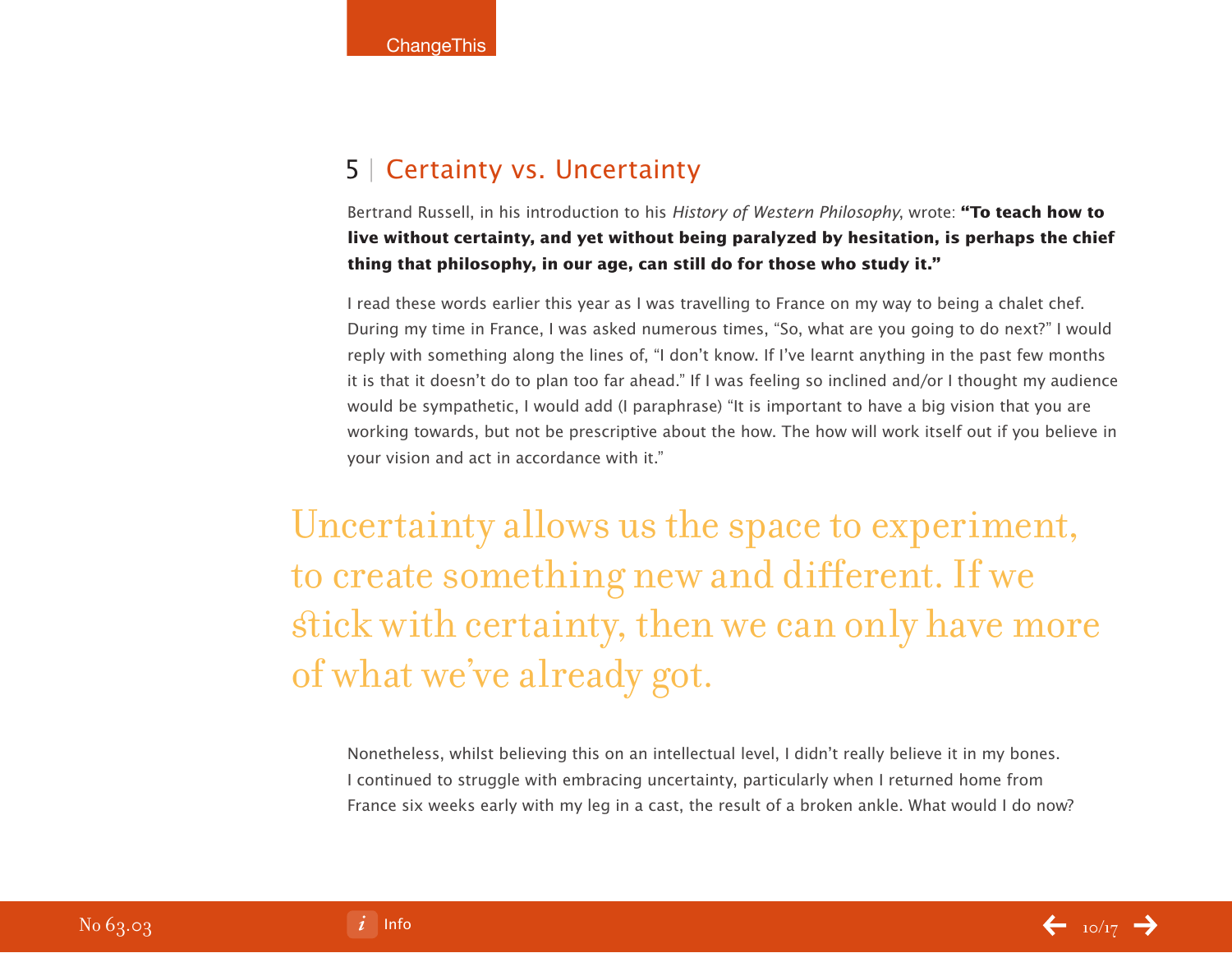How would I earn my living? Our society conditions us for certainty. I began to think that I needed to get a permanent job. A permanent job would give me certainty. Why did I think that? I had recently been made redundant at a so-called "permanent" job. I began to ask myself instead, "What does it feel like to embrace uncertainty?" And when I learned to do so, I opened the door to a new, more peaceful relationship with life—one in which I did not have to have everything planned out before I took the first step. I was happy to be open to invitations and explore what happened next, whilst keeping a clear sight of who I am and what my end goal is.

I believe that being able to live with more uncertainty would be beneficial to society too. Given the uncertainty of the times that we live in, this might seem like a counter-intuitive thing to say. But at the moment, our governments are focused on getting back to a state of "certainty" as quickly as possible. What if, instead, governments embraced uncertainty as an opportunity for change, to find a new way of approaching issues, of creating solutions?

Uncertainty allows us the space to experiment, to create something new and different. If we stick with certainty, then we can only have more of what we've already got.

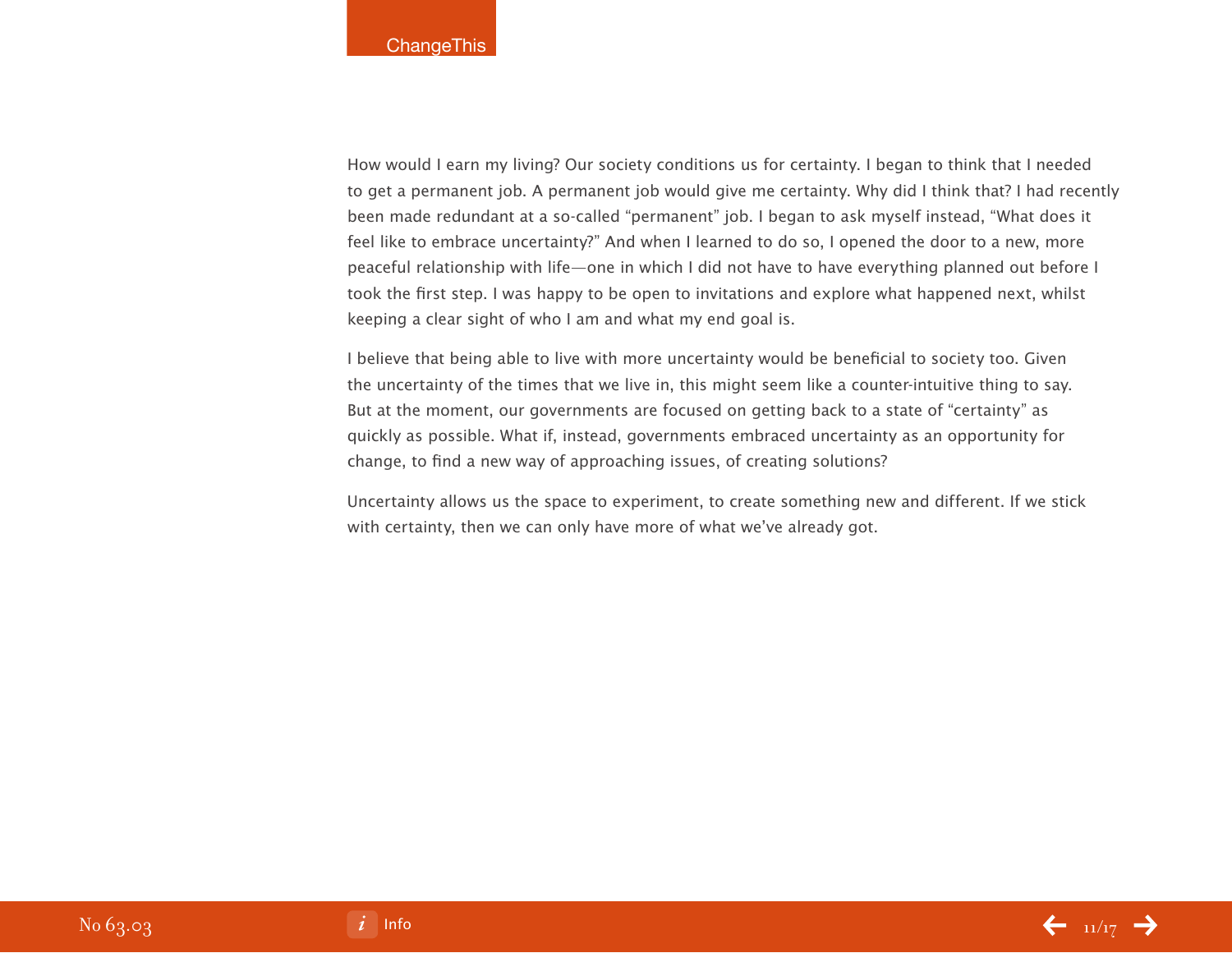### 6 | Movement vs. Stillness

Our lives are full of movement. In Western, urban society, we are constantly on the go. iPhones and Blackberries mean that we are continually in touch. Our lives are full—or we fill our lives. There is never enough time. Even when we sit still, we crave movement around us—movement in the form of pictures on the TV or music on the stereo.

But we need to sit still. To think. To be. To be at peace.

And then we will be ready to really move again. Not in a headless chicken dance, but in a controlled, powerful, deliberate, free-flowing dance.

I now try to meditate twice a day for twenty minutes—and to carry this stillness with me into the rest of the day, in the core of me, no matter what I am doing. With stillness, I am in a place where I can be open to connect with other people and make creative connections. I love to move too—to run, to cycle, to swim—and as I do so, ideas and lines of poetry sometimes drift into my head from my unconscious. Movement has become its own meditation.

It's a hard choice to make, yet one of the easiest. To bring the balance of stillness into our lives. To give ourselves the stillness to create.



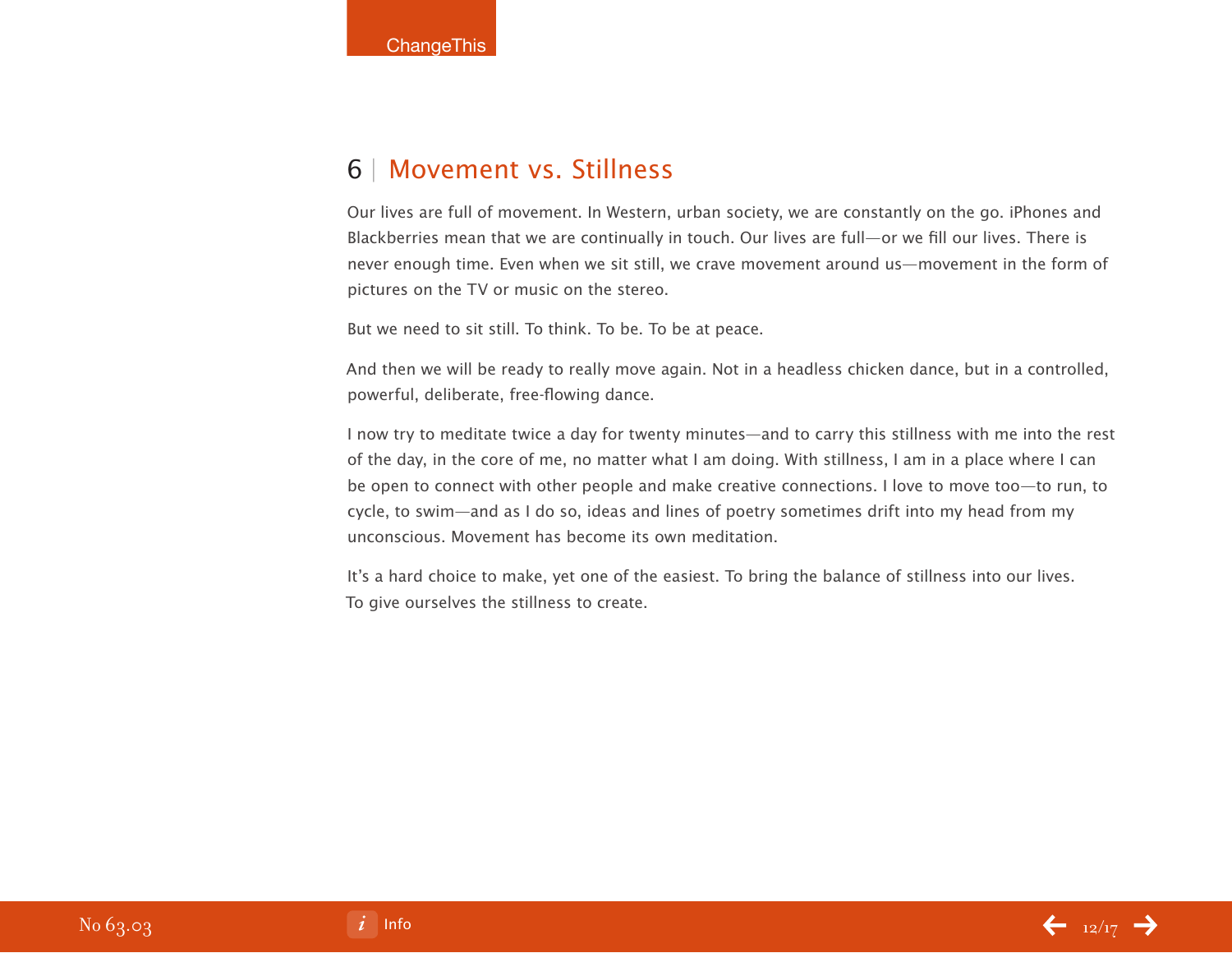### 7 | Decide vs. Choose

I didn't use to make much distinction between the words "choose" and "decide." Then I came across the etymology of "decide." Decide comes from the Latin "decidere," which literally means "to cut off." It also happens to have in it the root "-cide," as in homicide, suicide. This led me to think "What is it that we are killing off when we decide?" For a person such as me, who used to be prone to indecision, this could be seen as a neat get-out clause from having to make a decision.

However, in the place of "deciding," I have opted to choose. To choose comes from the Old English "ceosan," meaning "to choose, taste, try" and comes from the same family tree as the word "gusto". So which would you prefer to do? Decide, which has in-built connotations of violence, or choose, which is about giving things a go, enjoying it? In the moment of choosing, you are not killing off any options, you are just selecting a particular path to explore.

Next time you have to make a decision, first think about what you are going to choose. To choose is to make a positive choice about a road that you are going to try out. It may be a seemingly small point, the difference between two words, but the words that we use when talking—to ourselves and to others—create our story.

Decide to consume? Choose to create? It's your choice—or decision.

## This default way of being is now so entrenched that "consumers" is now a default label for people.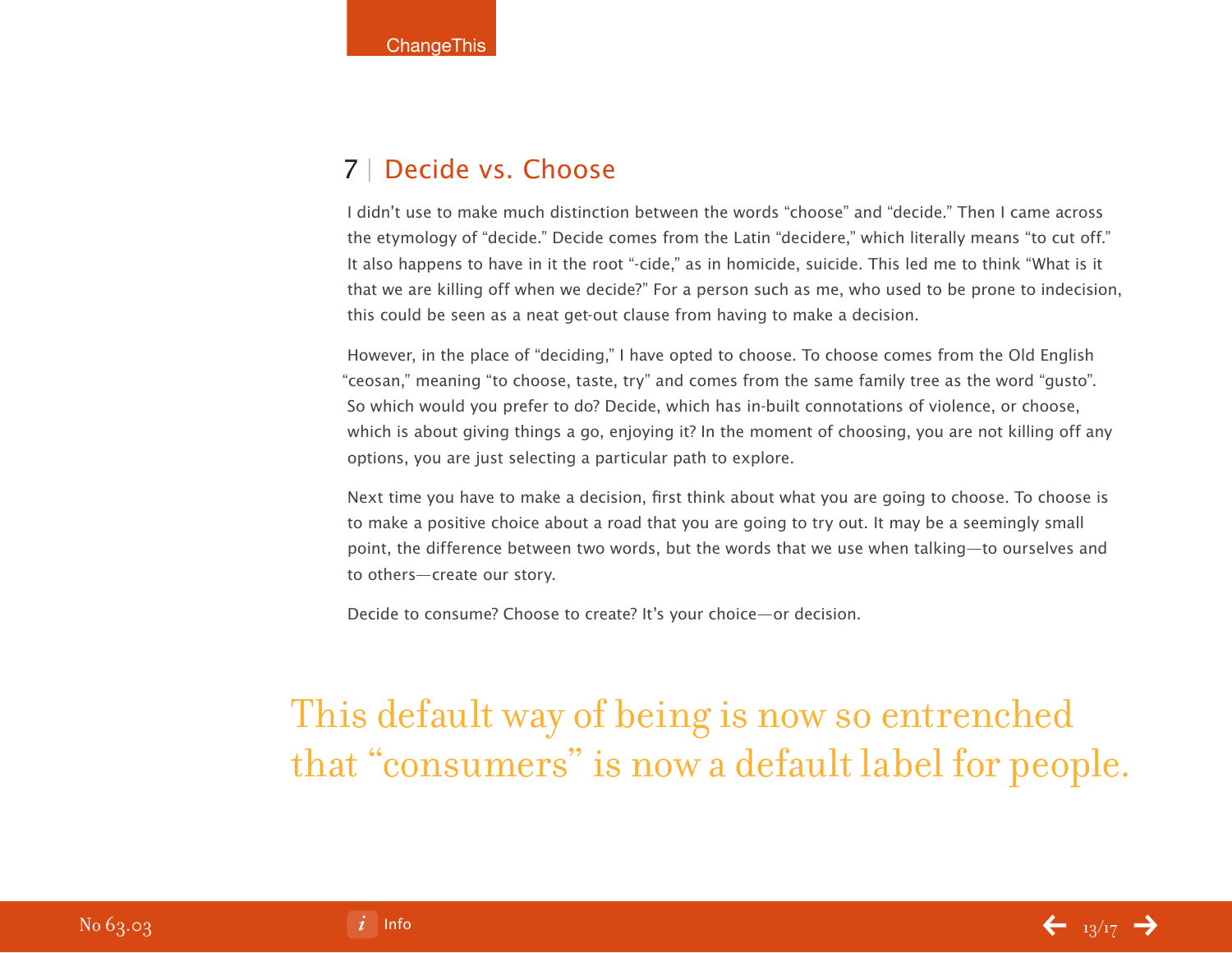#### 8 | Political vs. Personal

On the journey of developing my ideas and seeking to express them in writing, I have kept coming across one fundamental dilemma: Should I write about my experiences from a personal perspective or a political perspective? They seem to me so inextricably intertwined. In the end, I have chosen to combine the two (or at least seek to). **"The personal is political"** as a friend reminded me. Hearing the phrase again, I realized that I didn't know where it originated from. Research revealed that it originated in the feminist movement in the 1960s. A paper written by Carol Hanisch, "The Personal is Political," was published in 1969 and was part of popularizing the phrase. The paper states that **"personal problems are political problems. There are no personal solutions at this time. There is only collective action for a collective solution."**

The Creativist belief is rooted in actively shaping and creating our futures. In political terms, this takes the form of a community working together, advocating a positive vision for the future and moving towards that, rather than adversarial mud-slinging and grumbling about what is wrong. It is about putting our human needs at the heart of what we do, human needs from a psychological perspective, not just a material one. Erich Fromm summarized these needs as: **"the need for relatedness, transcendence, rootedness, the need for a sense of identity and the need for a frame of orientation and devotion."** These human needs have been largely ignored in the prevailing political system, in which the needs of feeding the consumption machine have been put first.

Many people are choosing to ignore the political because they think it has nothing to do with them. How about if we choose, once again, to make the personal political?

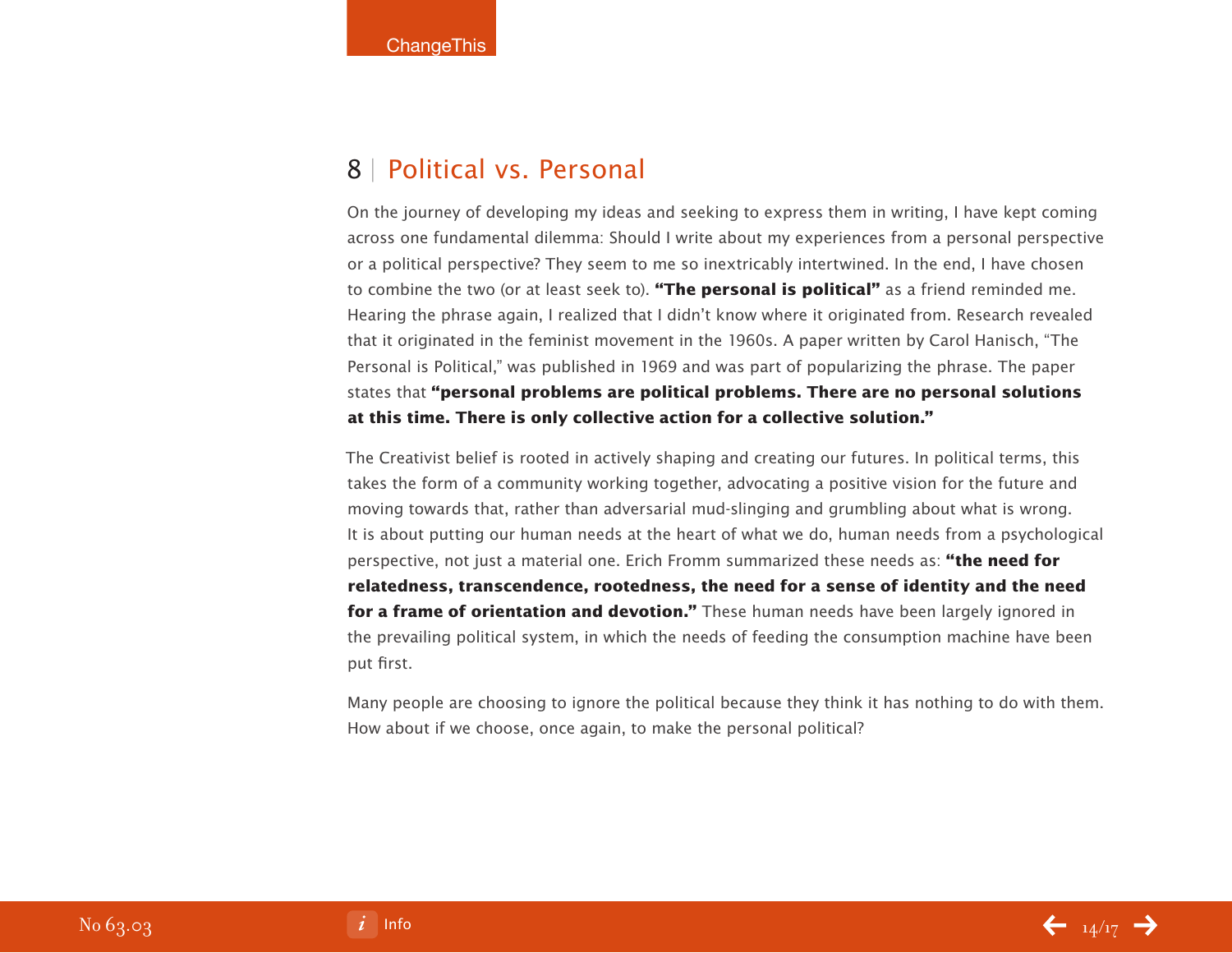### 9 | Answers vs. Questions

**"Lead with questions not answers."** So says Jim Collins in his book, Good to Great, in the context of organizational leadership. I believe that it applies as much to shaping our own lives. If we lead our lives with answers, then we have a fixed view in mind, which can cause us to be blinkered and miss opportunities. If we lead our lives with questions, we are setting the framework that we wish to explore. The promise of certainty, of answers that we can consume, is what we are led to expect. This begins at school where, for the most part, we are fed answers and not taught to ask questions. There is an example of a school in Chicago taking a different approach, in which whole lessons are set aside for the pupils to ask questions that determine the structure of the lesson.

## *"Lead with questions not answers."* — Jim Collins

The questions that we ask can shape the structure of our very lives. About three years ago, I came across Gandhi's saying: **"It is not that our problems are too big. It is that they are not big enough."** This resonated with me, putting my small problems into perspective, and leading me to the question, **"What is the big problem that I am going to take on in the world?"** This question got me thinking and exploring, until I gradually began living the answer. As the poet, Rainer Maria Rilke wrote:

**"Do not search now for the answers which cannot be given you because you could not live them. It is a matter of living everything. Live the questions now. Perhaps you will then gradually, without noticing it, one distant day, live right into the answer."**

A Consumer seeks the finiteness of answers; a Creativist revels in the infiniteness of questions.

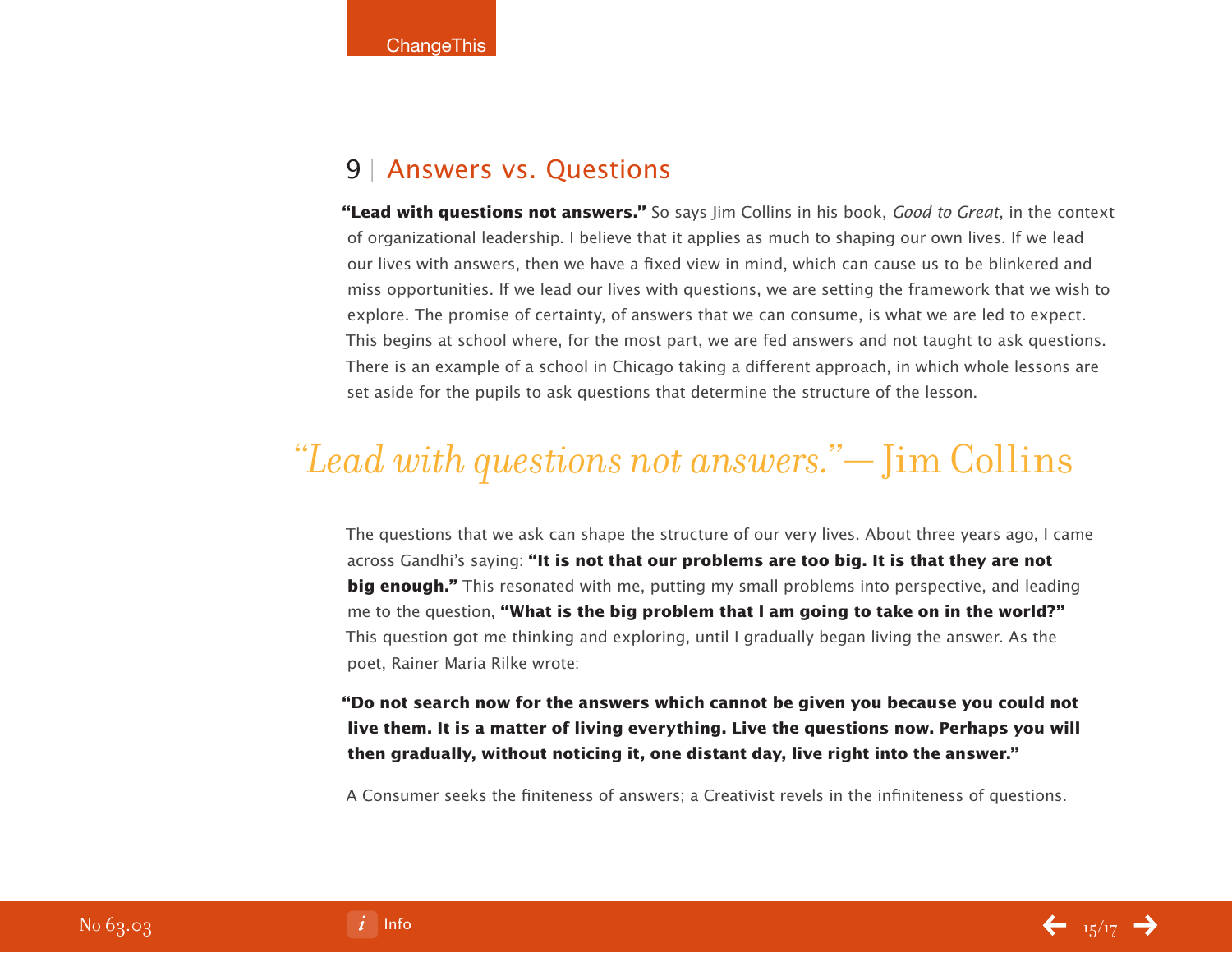### Consumer or Creativist?

In the above examples, I have touched on how I am using these pairs to take control of my life, and to lead a more authentic life, one that is driven from the inside rather than led from the outside.

On a cold winter morning at the beginning of last year, I happened to glance at my bookshelf and see a slim volume by George Orwell, entitled Why I Write. I had been thinking about this question, and so I took the book out from where it had been nestling. On the first page where these words:

**"From a very early age, perhaps the age of five or six, I knew that when I grew up I should be a writer. Between the ages of about seventeen and twenty-four I tried to abandon this idea, but I did so with the consciousness that I was outraging my true nature and that sooner or later I should have to settle down and write books."**

The phrase "outraging my true nature" really struck me in the gut. This is what I had been doing by not allowing this part of myself to be. And, maybe, that is what we are doing on a wider basis, as a society—outraging our true nature by putting consumption above creativity.

Thomas Berry, the ecologist and cultural historian, said in his book, The Great Work: Our Way into the Future, **"What is needed is something beyond existing traditions to bring us back to the most fundamental aspect of the human: giving shape to ourselves."** I know that I am at the beginning of a journey, and I know it to be an exciting one. I am learning what the choices that we make are, knowingly or unknowingly, that determine the course of our lives—and how we give shape to ourselves, and in turn, shape the world around us. I invite you to consider what being Creativist could mean to you in your life, and to share your journey with others.